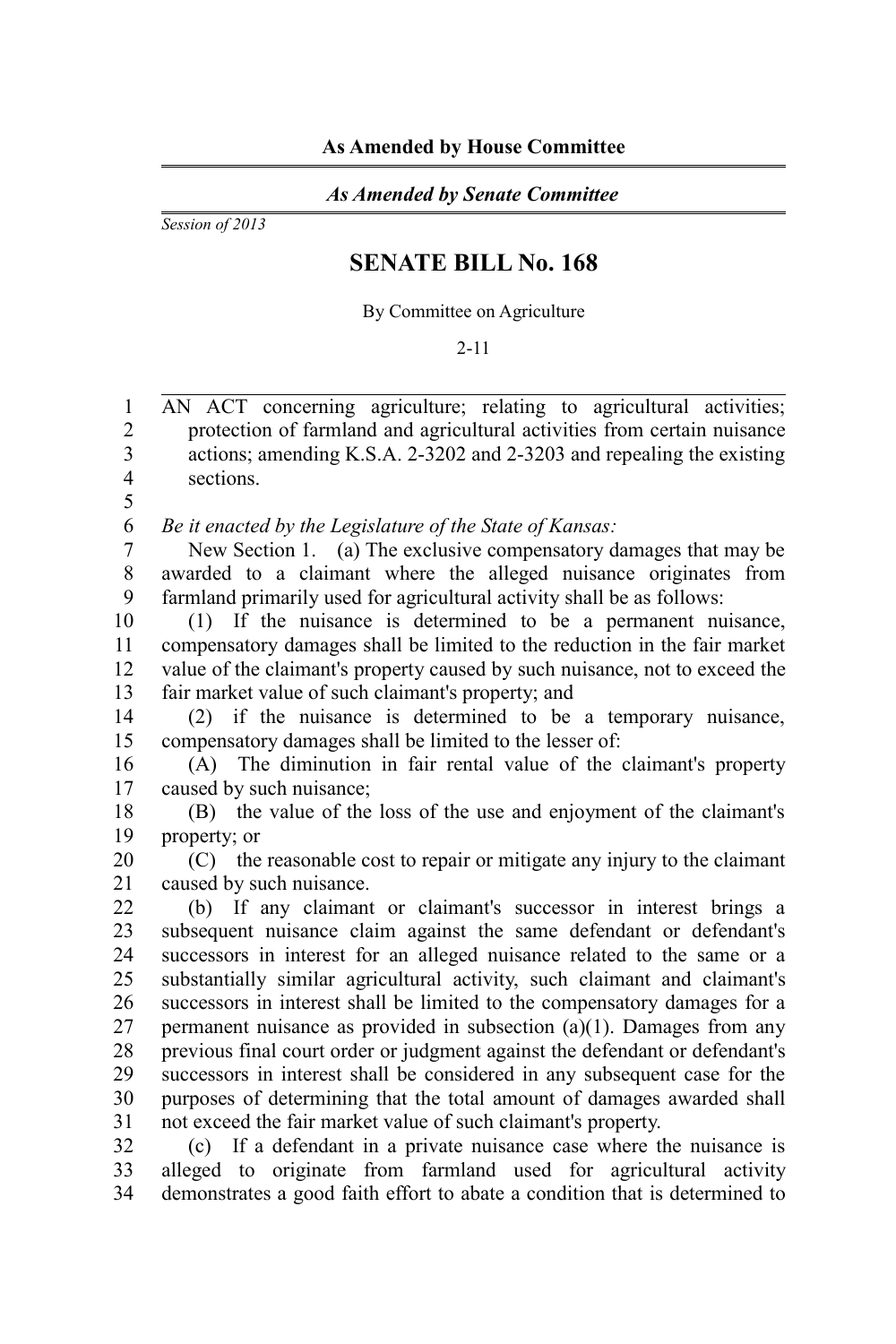constitute a nuisance, and such good faith effort is unsuccessful, such nuisance shall be deemed to be not capable of abatement and compensatory damages shall be limited as provided in subsection (a)(1). Substantial compliance with a court order regarding such farmland shall constitute a good faith effort as a matter of law. 1 2 3 4 5

(e) No person shall have standing to bring an action for private nuisance pursuant to this section unless such person has an ownership interest in the property alleged to be affected by the nuisance. 6 7 8

(f) If any provision of this section or the application thereof to any person or circumstances is held invalid, such invalidity shall not affect other provisions or applications of this section which can be given effect without the invalid provision or application, and to this end the provisions of this section are declared to be severable. 9 10 11 12 13

(g) This section shall be part of and supplemental to article 32 of chapter 2 of the Kansas Statutes Annotated, and amendments thereto. 14 15

Sec. 2. K.S.A. 2-3202 is hereby amended to read as follows: 2-3202. *(a)* Agricultural activities conducted on farmland, if consistent with good agricultural practices and established prior to surrounding *agricultural or* nonagricultural activities, are presumed to be reasonable and do not constitute a nuisance, public or private, unless the activity has a substantial adverse effect on the public health and safety. 16 17 18 19 20 21

*(b)* If such agricultural activity is undertaken in conformity with federal, state, and local laws and *rules and* regulations, it is presumed to be good agricultural practice and not adversely affecting the public health and safety. 22 23 24 25

*(c) An owner of farmland who conducts agricultural activity protected pursuant to the provisions of this section:* 26 27

*(1) May reasonably expand the scope of such agricultural activity, including, but not limited to, increasing the acreage or number of animal units or changing agricultural activities, without losing such protection so long as such agricultural activity complies with all applicable county local, state, and federal environmental codes, resolutions, laws and rules and regulations;* 28 29 30 31 32 33

*(2) may assign or transfer such protection to any successor in interest; and* 34 35

*(3) shall not be deemed to waive such protection by temporarily ceasing or decreasing the scope of such agricultural activity.* 36 37

Sec. 3. K.S.A. 2-3203 is hereby amended to read as follows: 2-3203. As used in this act: 38 39

(a) "Agricultural activity" means the growing or raising of horticultural and agricultural crops, hay, poultry and livestock, and livestock, poultry and dairy products for commercial purposes *and includes activities related to the***:**  40 41 42 43